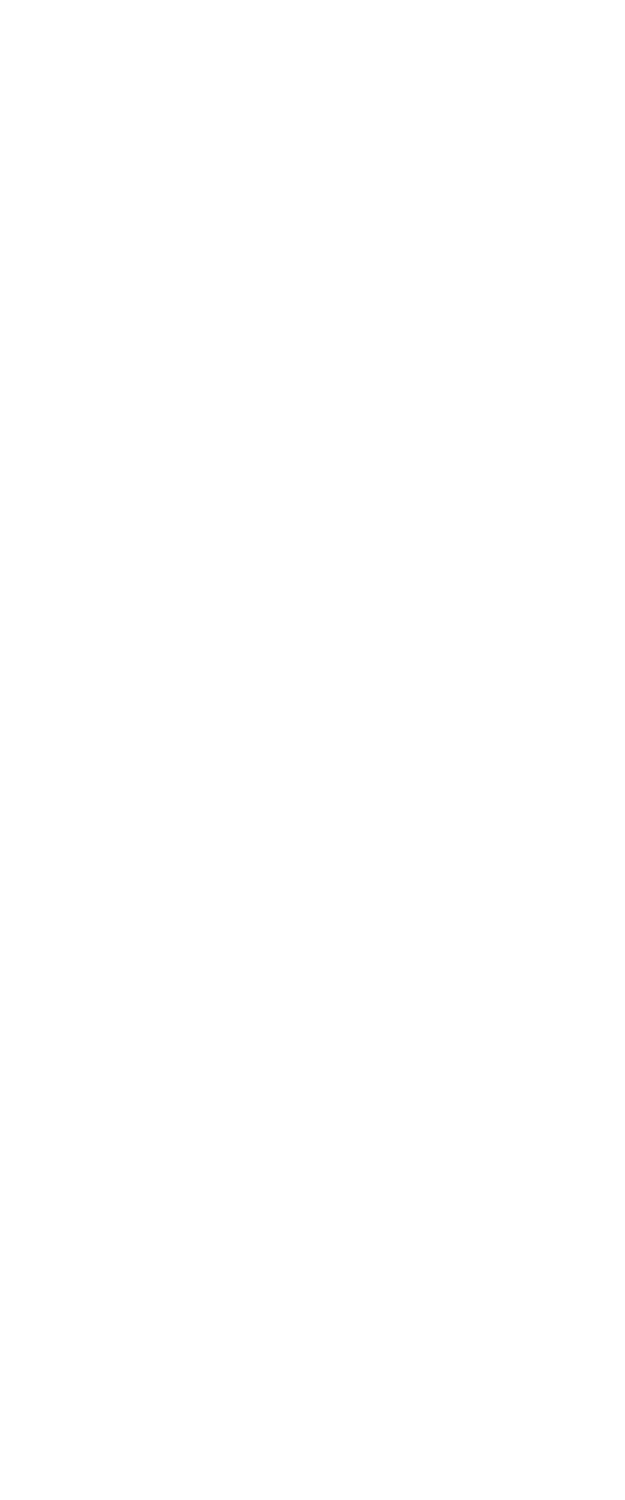### Table of Contents

| Philosophy                             |
|----------------------------------------|
|                                        |
| Programming<br>Guiding Children's Play |
|                                        |
| Confidentiality                        |
| Enrollment                             |
|                                        |
|                                        |
|                                        |
| Parent Conferences                     |
| Clothing<br>Parent Areas               |
|                                        |
|                                        |
| Snacks                                 |
| Show-and-Tell and Birthdays            |
|                                        |
| A Typical Day at Little Red Preschool  |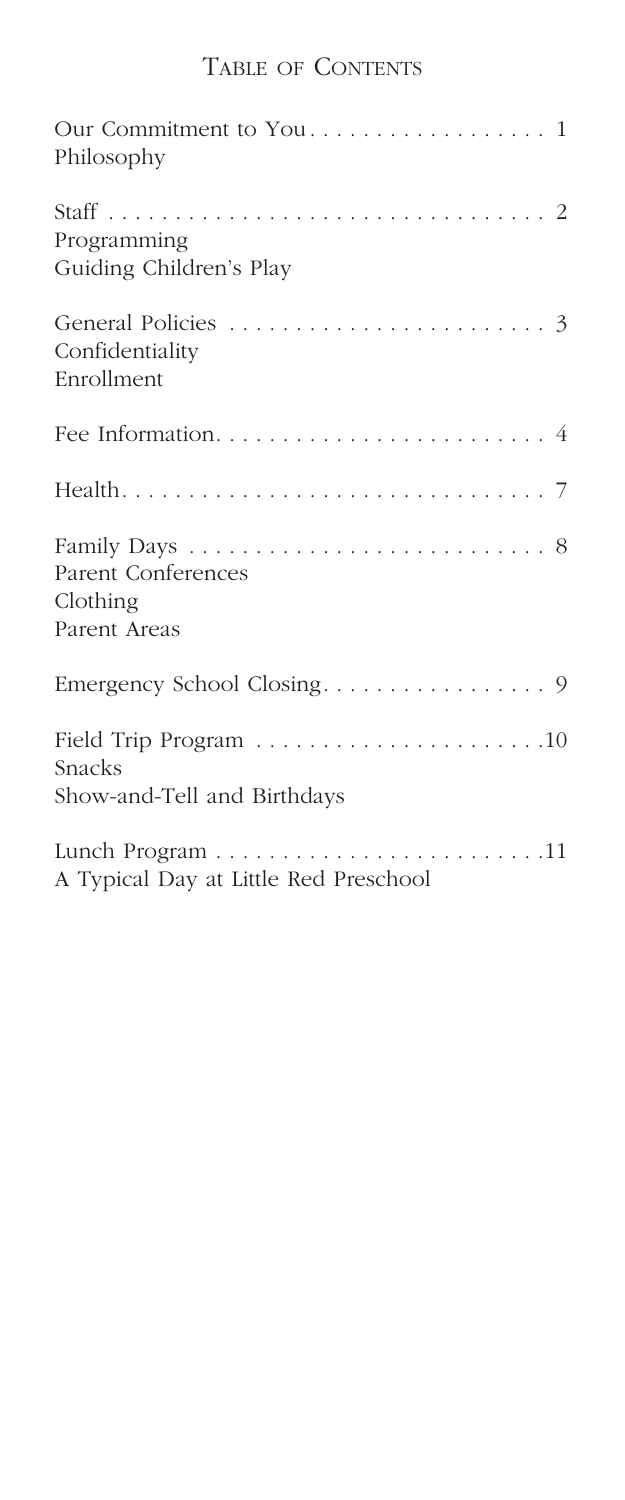#### **OUR COMMITMENT TO YOU**

We deeply appreciate the trust you place in us when you enroll your child in a program at Little Red Preschool. We hope from your very first telephone call or visit that you have felt our commitment to providing your child with a happy and positive introduction to learning and playing in a small group setting. Our homey and child-friendly facilities, our highly qualified staff, and our supportive family culture have helped create programs designed to contribute to your child's physical, intellectual, emotional, and social development.

#### **PHILOSOPHY**

The best way to experience the "philosophy" of the Little Red Preschool is to visit with us often—just give us a call! You are always invited to assist your child's classroom teachers to get a real feel for what your child's day is like at LRP. We hope you'll join us on our high-interest field trips and share in the great food and fellowship at our all school family events.

Look about at the artwork on the walls which we hope reflects children's unique expressions in a great variety of art mediums. Read through the activity plans provided to you at the beginning of each curriculum unit so you can know the purposefulness of our staff's program planning. Highlights of each day's program are posted for you on your parent board. We ask that you confer often with your child's teachers to keep abreast of your child's development and achievements.

We hope that in these ways that you can truly come to know and appreciate the philosophy of The Little Red Preschool in a vital and meaningful way.

We believe that children thrive when provided with a loving setting in which the structure/pattern of each day is dependable and paced in such a way to provide lots of individual attention with the right balance of structured activities and free-play in which the child may initiate his/her own activity individually, with friends, or teachers. We provide an enriched environment in which children are encouraged to grow and develop in ways that are harmonious with their individual levels of readiness and interests. Learning to share, taking turns, increasing attention span, encouraging creativity, and mastering school readiness skills are the goals of our programs. Careful attention is given to understanding individual differences and designing learning experiences that encourage each child to develop a positive sense of self and a joy in the lifelong process of learning.

At Little Red Preschool we believe that the world of the child is play, and through play children learn. Please come and spend time with us at Little Red Preschool. In every sense we want this to be YOUR school too!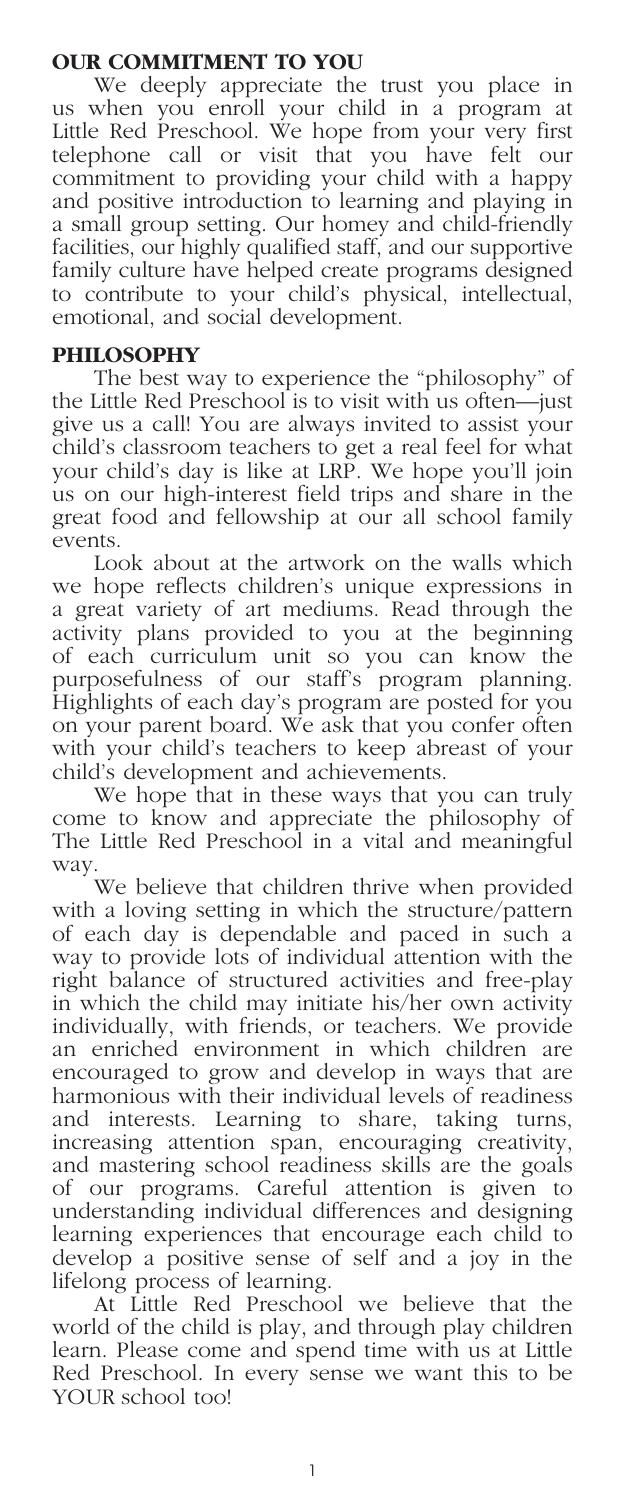#### **STAFF**

Our teachers and staff are carefully selected for their training, ability to work in a loving and caring way with children, their skills and special talents, and their professional commitment to providing high-quality play and learning experiences for your child. Our unusually low staff turn-over helps children and parents feel more secure and at home in our programs at all times.

#### **PROGRAMMING**

The world of the child is play and through play oriented activities children master those skills necessary for a successful transition to kindergarten. We feel that children learn naturally in a thoughtfully designed environment guided by caring, resourceful, and creative teachers and staff. While we encourage children to increase their attention span for learning activities, we do not feel that it is appropriate for children to spend lots of time sitting and working on "worksheets." We do our best to respond to each child's readiness to learn with encouragement and appropriate resources. Some children will be "readers" when they leave The Little Red Preschool, but we do not teach reading per se. Rather, we offer a broad range of language experiences that will help all children develop readiness skills for their kindergarten reading programs.

We spend lots of time outside because we recognize the importance of large motor development and the special social skills that are often learned more effectively in the sandbox than in the classroom.

#### **GUIDING CHILDREN'S PLAY**

Good behavior is best achieved by continually orienting children to what is expected and by managing the play and learning environment in such a way as to minimize frustration. In these ways we have found that children are less apt to act out in aggressive or inappropriate ways. The physical environment and curriculum are designed to promote a sense of confidence and good feelings about oneself. All activities, including outside recess time, are carefully supervised by our staff at all times to minimize conflicts and maximize learning opportunities. If a child experiences difficulties with behaving appropriately, a teacher will remind the child of the expected behavior. If the problem persists, the child may be directed to another activity. Time out is only used when a child has become over stimulated or frustrated and needs a couple of quiet minutes to regain self-control and focus. Our guidance approaches are followed consistently by all teachers and staff and work very well to create an atmosphere for play and learning that is cooperative, fair, and friendly.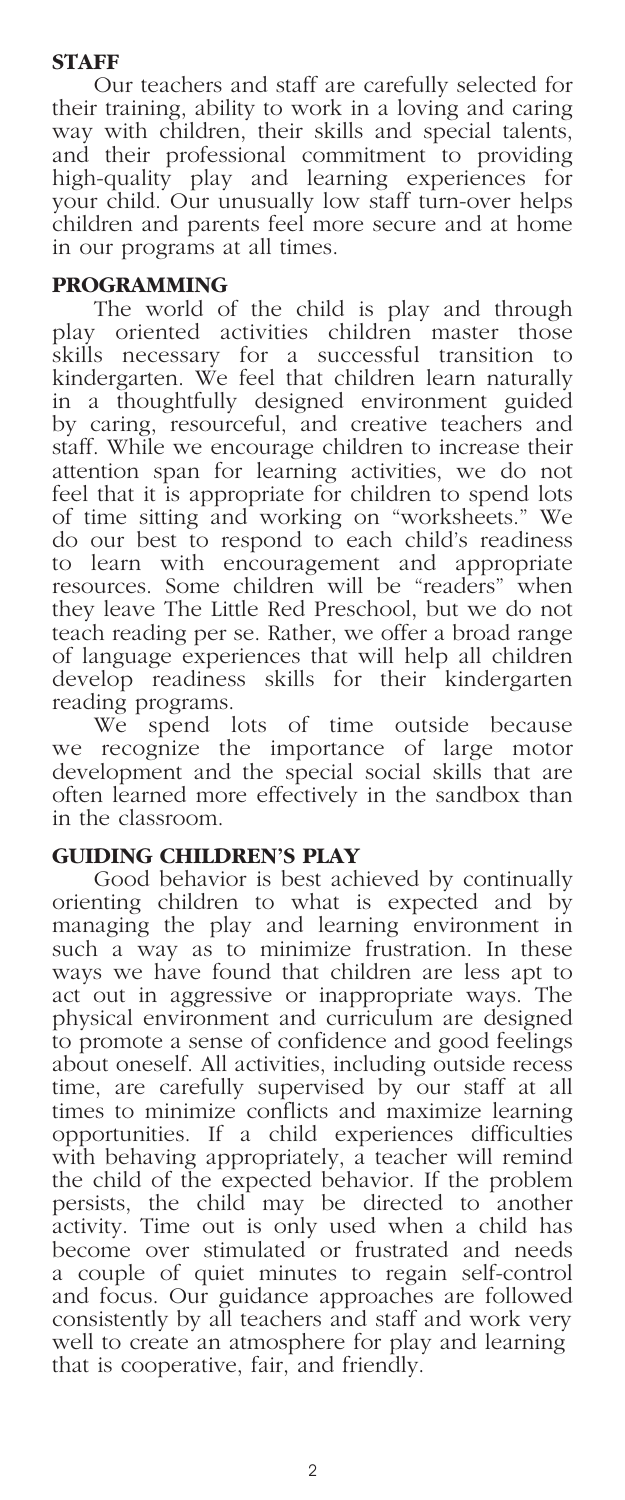#### **GENERAL POLICIES FOR ALL CHILDREN IN ALL PROGRAMS**

Close communication between families and staff is vital to ensure that we can cooperatively meet your child's needs. Please read these policies carefully and ask any questions you might have before you sign your child's enrollment contract. While we have tried to anticipate most questions typically asked by parents, undoubtedly we have not answered them all. Please feel free at all times to ask for clarification of our school policies and/ or suggest additional policy statements that would be helpful to the school's overall operation. Parents will be informed in advance of any changes in school policies or fees.

#### **CONFIDENTIALITY**

We shall maintain confidentiality and shall respect the family's and staff's right to privacy at all times. Children's records will be kept confidential unless written consent is provided by the legal guardian.

We appreciate how much fun it can be to share photos of your child with family and friends. However, in an effort to protect everyone's privacy we ask that you adhere to the following guidelines if you use social media networking sources (i.e., Facebook, etc.).

- 1. You are welcome to take photos of your child in the classroom, on field trips or at school events.
- 2. You may NOT post photographs or names of classmates and/or teachers on any social media network. You may post photos of your child ONLY. This includes pictures taken in our classrooms, on the playground, during field trips or during school family events.
- 3. We ask that you not record or photograph staff without expressed consent.

#### **ENROLLMENT**

The Little Red Preschool is a state licensed and nationally accredited center. State licensing regulations are posted in each parent information area for your review. We accord equal treatment and services without regard to race, color, sex, sexual orientation, religion, creed, political persuasion, family makeup, or national origin. We are licensed to provide programs for children ages 30 months through 11 years. We provide a wide range of programs to meet your family's needs: half-day preschool, full-day preschool, before- and afterschool care for elementary school children, and summer school programs. It is expected that children will have started the toilet training process before enrollment. (Pull-ups are acceptable.) As a state licensed center we follow all mandated guidelines: eg. child-teacher ratios, health/safety, the reporting of suspected child abuse or neglect, etc.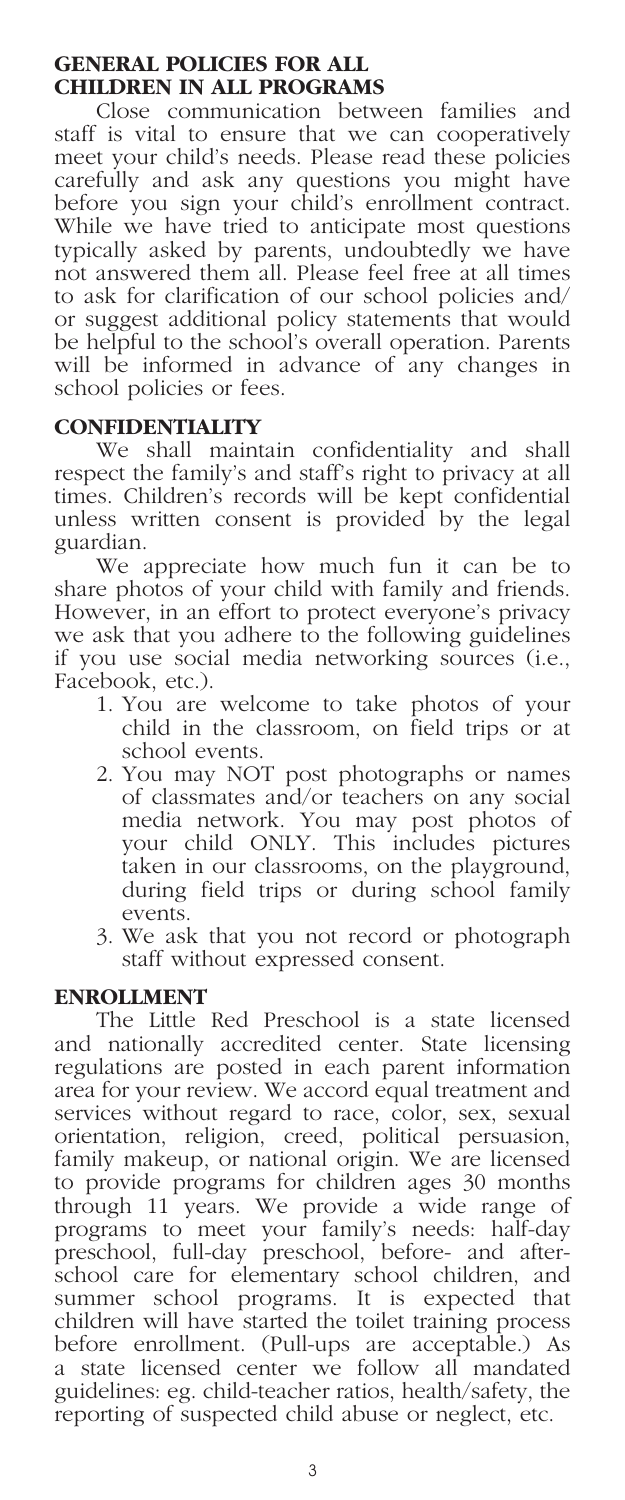The following forms are required as part of your child's registration:

- 1. Signed Little Red Preschool Enrollment Contract
- 2. Signed Child Enrollment and Health History Form
- 3. Daycare Immunization Record
- 4. 2 Emergency Contact Forms
- 5. Request For Transportation Form for schoolage children
- 6. Child Health Report
- 7. Photo Permission Form

(All forms are required by the time of your child's first day at Little Red Preschool.)

All enrollments are considered to be on an initial two-week trial basis. After the two-week trial, subsequent decisions by school or parents to discontinue enrollment require a two-week written notice. Parents are responsible for tuition during this period. Little Red Preschool reserves the right to discontinue a child's enrollment, without two-week's notice, if it is determined by the school's administrator and/or director that the child's continued enrollment would put the child or others at risk or if the child's needs cannot be reasonably met within our regular programs. Parents will be fully involved and informed if any such action is considered necessary. The \$50.00 yearly per-child registration fee is nonrefundable. If disenrollment is initiated by Little Red Preschool, a prorated refund of the semester activity fee (and snack fee for school agers) will be given. Please inform our administrator/director if there are special circumstances or needs for your child so that we can better help your child have a happy and successful experience at Little Red Preschool.

We work hard to earn your trust and approval. Please feel free to share questions and concerns with your child's teachers, school directors, and school administrator. If you are not fully satisfied with our responses to your concerns, we encourage you to contact the Department of Children and Families.

#### **FEE INFORMATION (FULL- AND HALF-DAY PRESCHOOL)**

- A. Registration Fee: A \$50.00 (nonrefundable) per child registration fee is paid at the time of enrollment. Each contract requires a registration fee (Summer and School Year Contracts).
- B. Advance Payment: All tuition and fees are due in advance either on a monthly basis (half-day preschool programs) or biweekly for full-day preschool. To confirm final class sizes, half-day preschool September tuition and fall activity fee are due by August 1st. Full-day preschool tuition for the first two weeks (plus activity fees) are due August 1st. Late payment of these initial fees forfeits your child's guaranteed space and no refund of the registration fee is given. A late fee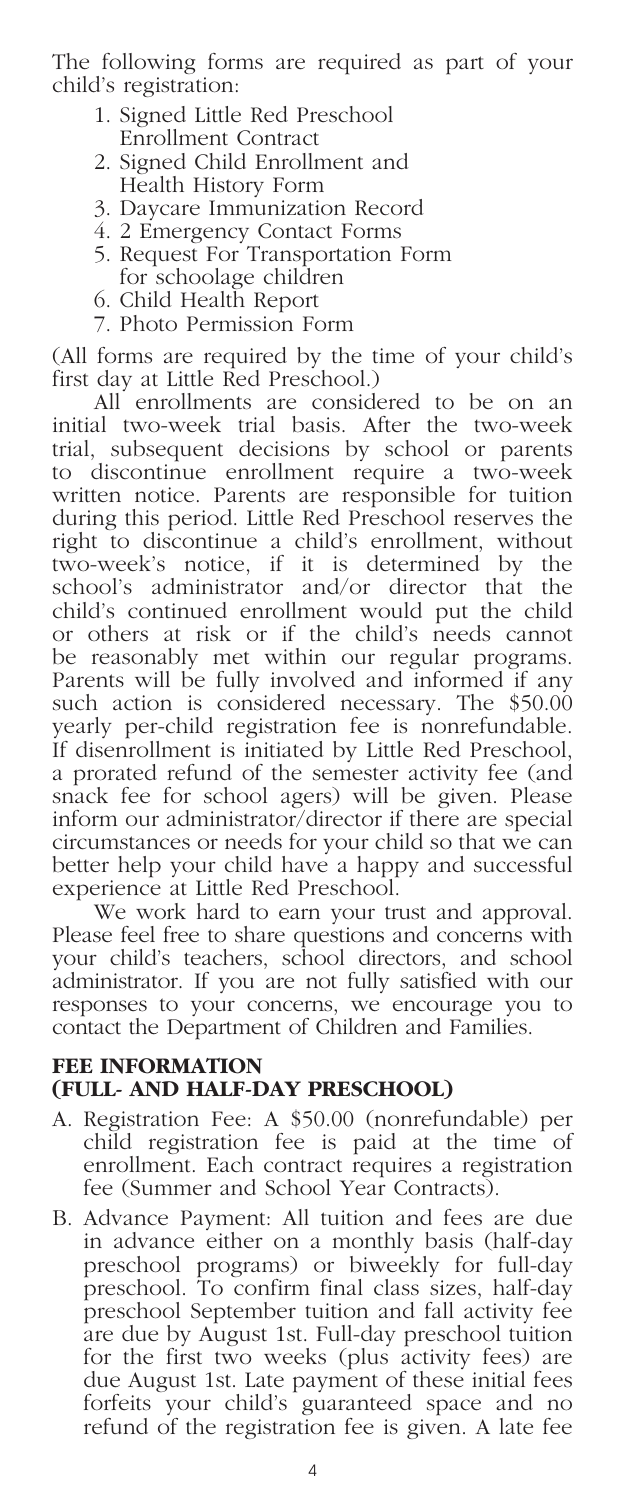of 10% may be charged for all late payments. We rely on your prompt payment of fees!

- C. Personal Credit Days: Children who attend fulltime M-F for a full calendar year are entitled to 5 personal credit days which may be applied to tuition in case of illness, family vacations, winter and spring break, or emergency school closings.
- D. Absence Policy: Tuition is not reduced for the first week of absence or family vacation. A 50% reduction in tuition for absences in the second consecutive week of illness or vacation is granted. Absence Policy does not include half-day preschool in the Red Loft. Further tuition reduction will be considered in the case of extended illness beyond the first two weeks for full day programs only.
- E. Reduced Rate for Siblings: Families with more than one child enrolled full time for the full year will be granted a 30% reduction in tuition for the second child. (This policy does not pertain to half-day preschool, part-time schedules, or schoolage children.) If the schoolage sibling of a regularly enrolled full-time child enrolls for the summer on a full-time basis, a 15% reduction in tuition for the schoolage child will be granted. There is no reduction in registration, activity, or snack fees for siblings. *The discount is always applied to oldest child*.
- F. Schedule Changes: A two-week written notice and two weeks of tuition payment are required at time of disenrollment. Requests for permanent preschool schedule changes require two weeks written notice and will be honored if space and staffing permit. If you wish to extend your child's day from half-day to full-day or to add an extra day, we must receive at least one day's notice (except in emergencies), and extra time depends on the space being available. You may add days to your child's schedule if space permits. An additional daily fee will be charged. You may not switch days.
- G. Holidays: We charge tuition for the following holidays: Martin Luther King, Jr. Day, Good Friday, Memorial Day, Independence Day, Labor Day, Thanksgiving Day, Day after Thanksgiving, Christmas Eve, Christmas Day, New Year's Eve, and New Year's Day. Regular tuition is charged for these holidays if your child usually attends on these days. Regular tuition is charged for all full-day preschool children during winter/spring breaks whether your child attends or not. Advance sign up for these weeks is required.
- H. Staff Training: On a date to be announced, the school will be closed in order to allow our staff to participate in training opportunities. Regular tuition will be charged. A calendar including this training day will be sent to families prior to the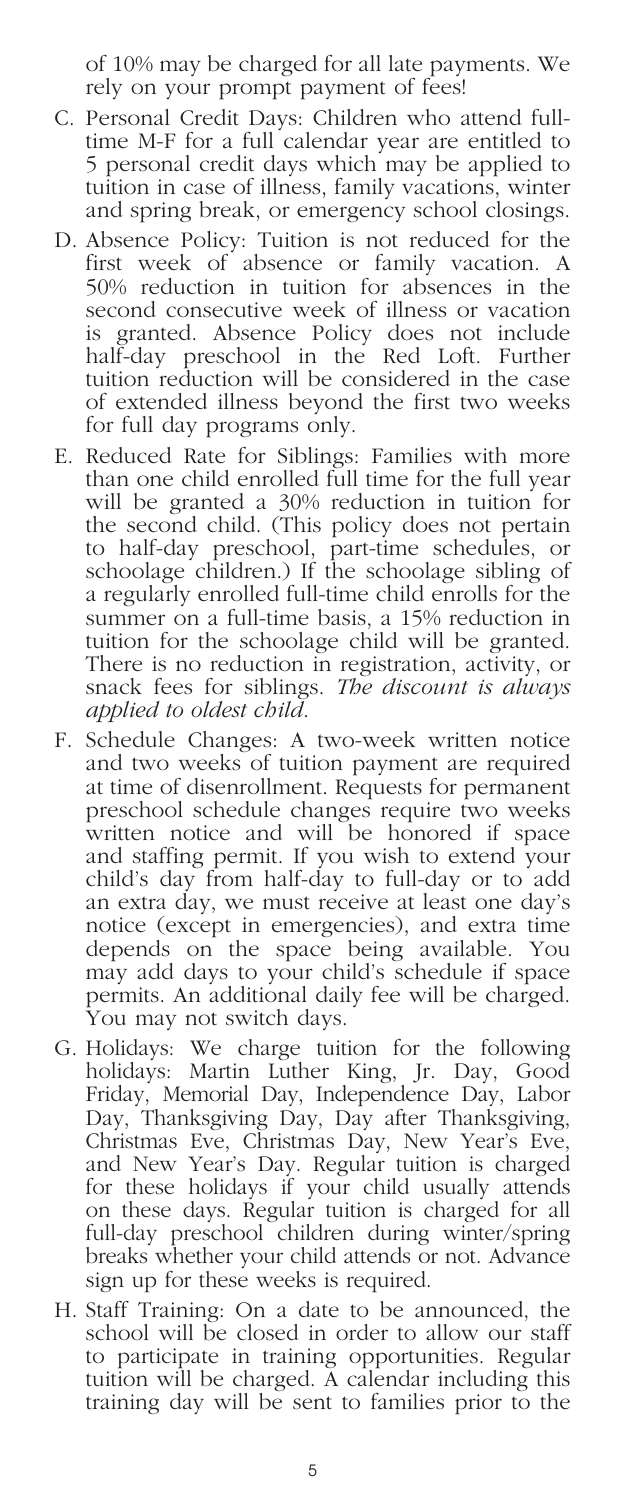start of the school year session. One Tuesday a month, the school will close at 5:00 p.m. in order to conduct staff in-service training. Regular tuition is charged, and late fees apply to children picked up after 5:00 p.m.

I. Late Pick-up Fees: Children need to be picked up promptly from half-day preschool and full-day school at the end of the program time. A late fee of \$1.00 dollar per minute will be charged per child left at LRP after programending time. This includes early release days for staff meetings. After 3 late pick-ups, LRP reserves the right to initiate disenrollment.

#### **FEE INFORMATION (SCHOOLAGE CHILDREN)**

- A. Registration Fee: A \$50.00 (nonrefundable) per child registration fee is paid at the time of enrollment. Each contract requires a registration fee (Summer and School Year Contracts).
- B. Billing and Advanced Payment: All schoolage children will be billed on a weekly basis. Accounts will be billed on the Friday prior to the week of care. Payments can be made weekly or biweekly and are due in advance.
- C. Absence Policy: Tuition is not reduced for the first week of absence or family vacation. A 50% reduction in tuition for absences in the second consecutive week of illness or vacation is granted. Further tuition reduction will be considered in the case of extended illness beyond the first two weeks.
- D. Reduced Rate for Siblings: If a schoolage child is enrolled full-time and has a sibling enrolled full-time in the full-day preschool program, a 15% reduction in tuition for the schoolage child will be granted. There is no reduction in registration, activity, or snack fees for siblings. *The discount is always applied to oldest child*.
- E. Schedule Changes: A two-week written notice and two weeks of tuition payment are required at time of disenrollment. Requests for permanent schoolage schedule changes require two weeks written notice and will be honored if space and staffing permit.
- F. Holidays: We charge schoolage children tuition for the following holidays: Labor Day, Thanksgiving, day after Thanksgiving, Martin Luther King Jr. Day, Memorial Day, Independence Day, and Good Friday. Regular tuition is charged for these holidays if your child usually attends on these days.
- G. When public schools are closed, The Little Red Preschool will consider optional all-day care for schoolage children during these days provided the school has space and staffing. A specific calendar will be created after the school district releases these dates and before the fall semester begins. Advanced sign-up for optional care will be required.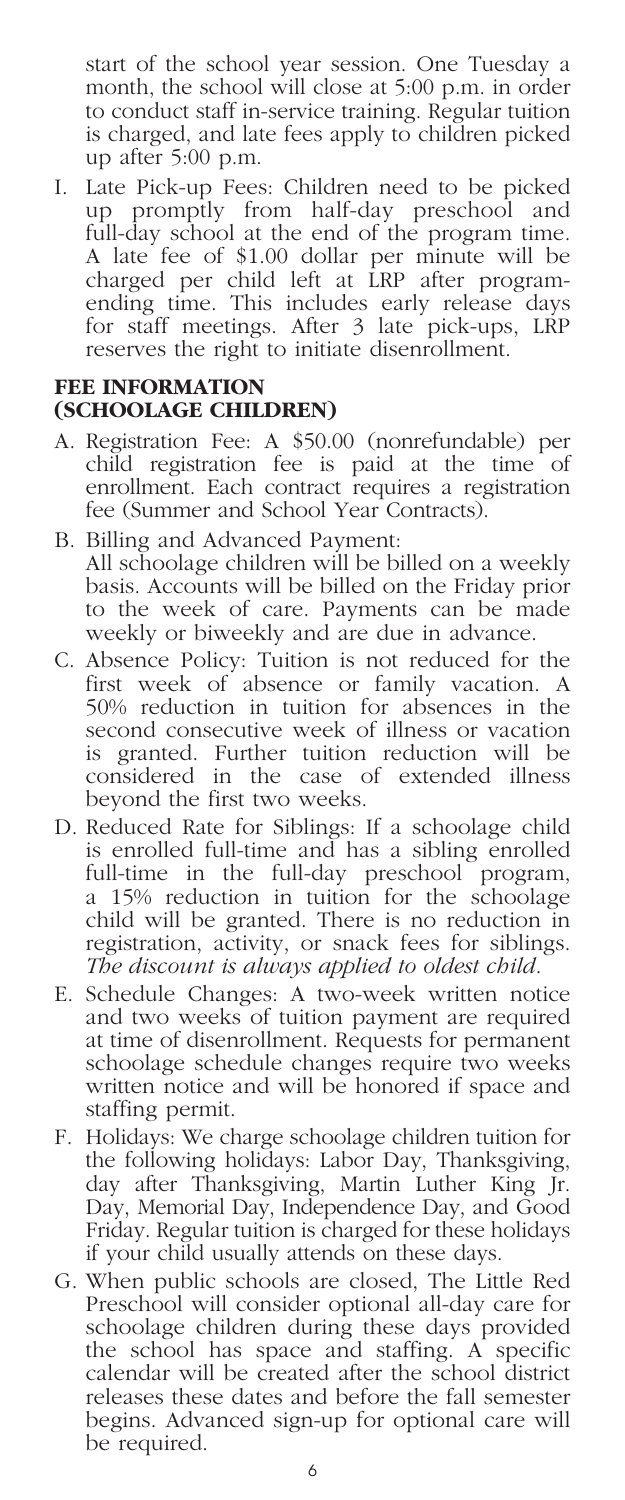- H. Staff Training: On a date to be announced, the school be closed in order to allow our staff to participate in training opportunities. Regular tuition will be charged. One Tuesday a month, the school will close at 5:00 p.m. in order to conduct staff in-service training. Regular tuition is charged, and late fees apply to children picked up after 5:00 p.m.
- I. Late Pick-up Fees: Schoolage children need to be picked up promptly at the end of program time. A late fee of \$1.00 dollar per minute will be charged per child left at LRP after program ending time. This includes early release days for staff meetings. After 3 late pick-ups, LRP reserves the right to initiate disenrollment.

#### **HEALTH**

Ill children who cannot participate in a normal day, including outside recess, may not attend. Children with obvious signs of illness (fever, chills, diarrhea, vomiting, lethargy, unusual irritability, running nose, etc.) will not be permitted to attend unless they are symptom-free for at least 24 hours without the use of medication (all such symptoms have abated), or until we receive a signed and dated note from you child's physician indicating that your child does not have a communicable disease and is able to fully participate in our program.

- A. Please call your child's classroom or our main office at 831-0033 if your child is ill or will be absent for any reason. We must also be informed if your child is ill with a communicable disease such as chicken pox, impetigo, strep throat, giardia, etc.
- B. Medications prescribed by your physician may be administered by our staff. Please fill out the medication form required for this assistance. All medications must be in the original container, labeled with child's name, name of drug, dosage directions for administering, date, and physician's name. Medications must be given to the classroom teacher for safe keeping. Non-prescription medications can be administered by our staff if we receive a note from your child's physician indicating that this medication will help enable your child to partic- ipate comfortably in a normal classroom routine. A form for administering non-prescription medication is also required. Please do not send any medication to school in your child's lunch box or knapsack.
- C. If your child becomes ill during the day, you or your designated emergency contact person will be promptly notified and your child must be picked up within the hour.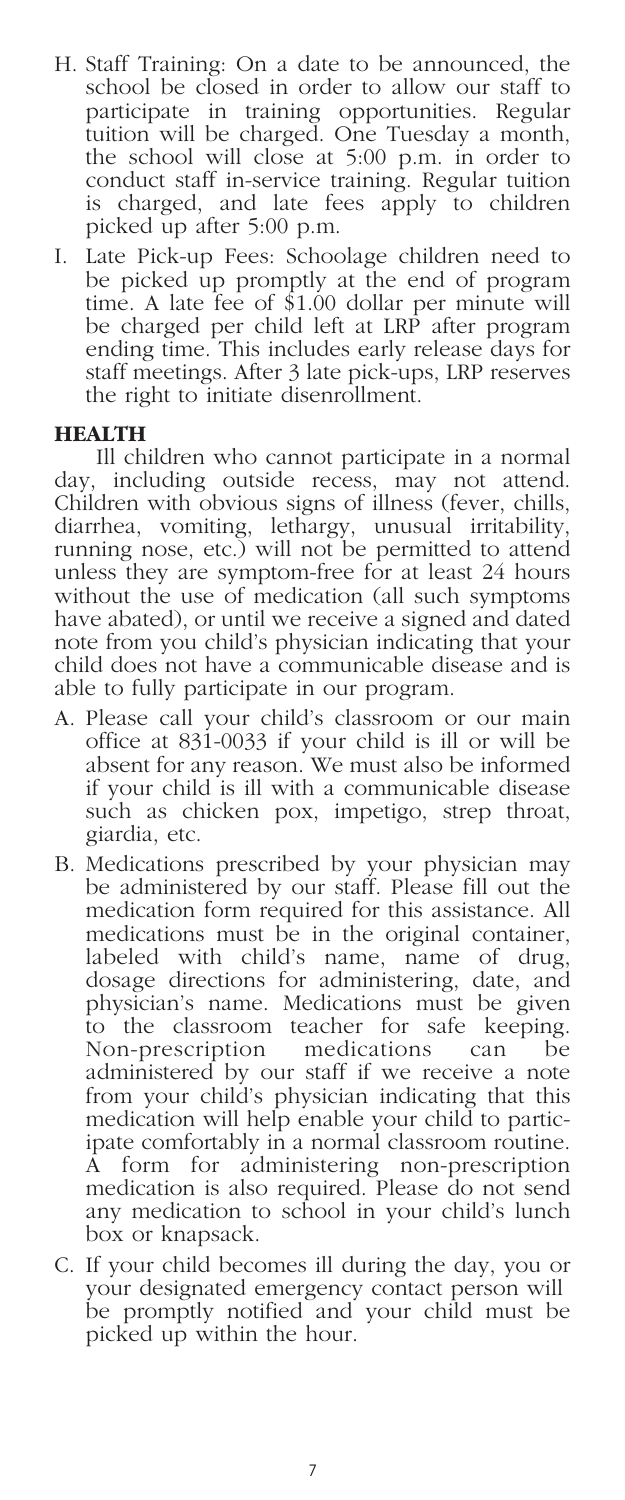- D. If your child is seriously injured or becomes ill we must be able to contact you or your designated emergency contact person immediately. Please make sure that you keep us updated regarding any changes in home or work numbers or names of designated emergency contact person. If a child is injured seriously we will call the Middleton Emergency Squad and you or your designated emergency contact person simultaneously. If we are unable to reach you, and the emergency team recommends immediate medical attention, your child, accompanied by a staff member, will be transported to the UW Hospital Emergency Room.
- E. If your child has head lice they must be completely nit-free before returning to Little Red Preschool. (This may differ from the policies of your child's elementary school.)

#### **FAMILY DAYS**

Each year we have several school wide events for all family and staff. In the spring we hold a gala year-end picnic at Lakeview Park. We hope you'll join us for the good food and fellowship. See you there!

#### **PARENT CONFERENCES**

Twice each school year your child's classroom teachers prepare a progress report to give you an overview of how your child is doing at Little Red Preschool. This is a great time to have an individual conference with your child's teachers. Every effort is made to hold these conferences at mutually convenient times. We hope that you'll take time each day to discuss your child's day.

#### **CLOTHING**

Each child is provided his/her own cubby. Half-day and full-day preschool children are required to keep a complete change of labeled clothes at Little Red appropriate to the season. We go outside in almost all kinds of weather and from the end of October to mid-April it is important that all children have a complete set of snow gear at school (boots, mittens, snow suits, hat, etc.) Although there will be some warmer days late in the winter and in early spring, our playgrounds during this period are often "mudlucious!"

#### **PARENT AREAS**

Each program has a special area for family information. Teachers post highlights of the day and news of special events. Tuition reminders, field trip sign up, and other program information is posted for your information. Please check parent boards and mailboxes daily.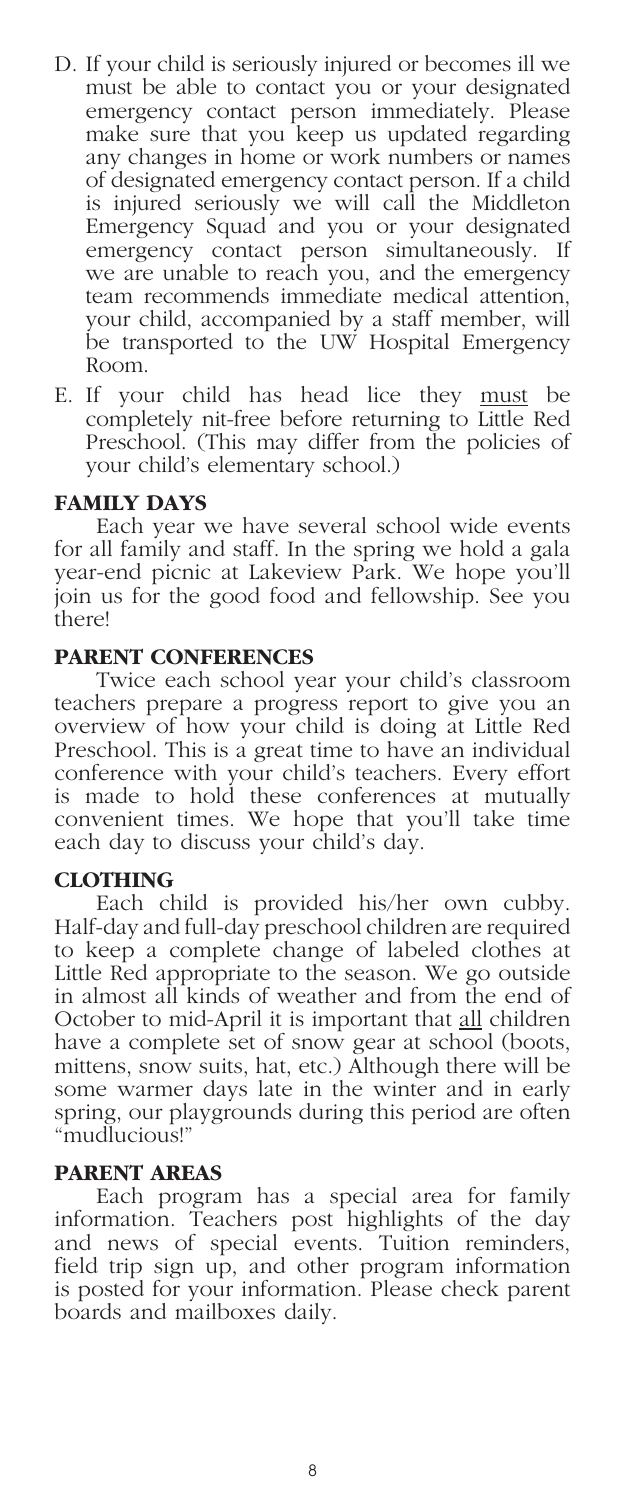#### **EMERGENCY SCHOOL CLOSINGS**

As we are located in the Middleton-Cross Plains Area School District, we follow their weatherrelated school closing policy. When the weather looks questionable, please tune into local radio, TV stations or check our website at littleredpreschool. com for possible word of school closings. We strongly recommend that each family have backup emergency help for such events and that such plans be in place before winter snows fly!

- A. If the Middleton-Cross Plains schools are closed for the day due to weather conditions (snow, cold, ice), Little Red Preschool is also closed. Parents pay regular tuition for the first emergency closing in a week but do not pay if there are any more in that week. Personal credit days may be used to pay for tuition charged on these days.
- B. If the Middleton-Cross Plains schools decide to dismiss early due to weather conditions, we will close one hour after the elementary schools close. Parents of all children, including school-age, will be notified by phone to come and pick up their children. Buses will bring school-age children to Little Red Preschool if the child would have been attending that day. Regular tuition is charged for this day.
- C. If the Middleton-Cross Plains schools have a delayed start due to weather conditions, Little Red Preschool also opens later. When the Middleton-Cross Plains schools call a 2-hour delay, we open at 9 a.m. Half-day preschool programs would begin at 9 a.m. and end at the regular time. When the Middleton-Cross Plains schools call a 1-hour delay, we open at 8 a.m. Half-day preschool programs would start at the regular time. Before school care is not offered for students being bussed to Elm Lawn on these delayed start days.
- D. In the event that the public schools are on break/vacation, the administration at LRP will confer with local police and highway deputies to determine closing, late starts and early dismissal.
- E. If Little Red Preschool needs to close because of an emergency situation (we had a furnace go out one cold winter day), parents will be phoned and expected to pick up their child promptly (within an hour). Regular tuition is charged for this day.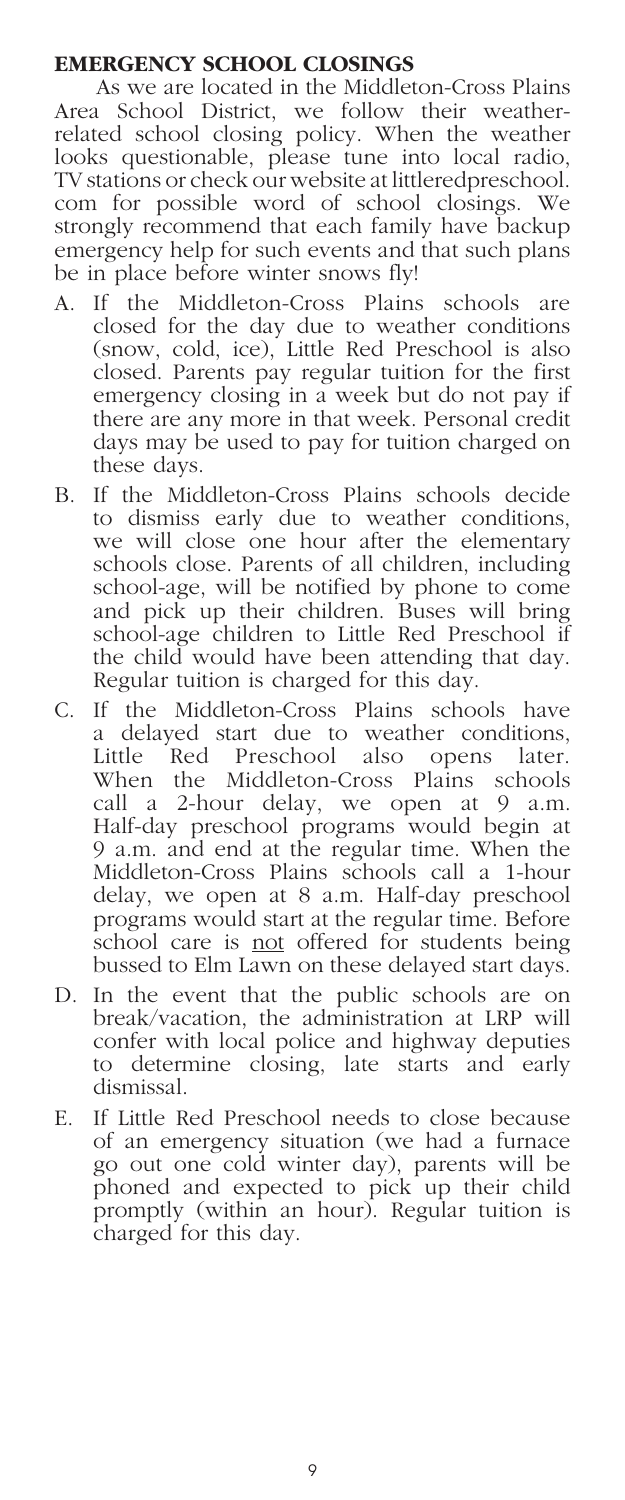#### **OTHER IMPORTANT PROGRAM NOTES**

#### **FIELD TRIP PROGRAM**

We schedule lots of special outings for your child's classroom and parents are always welcome! The dates and itinerary for all excursions, including our frequent walking tours to nearby spots, are posted well in advance. Alternative daycare is not available for children whose parents do not wish for their child to participate. All transportation for field trips is provided by school buses chartered from the local school district. All children are invited to participate in all field trips—even if scheduled on a day your child does not usually attend school. In such cases we ask that you arrive 10 minutes before departure and be at Little Red at our scheduled return time to pick up your child. There is no charge for the time of the field trip. All field trip expenses for your child are covered by the semester activity fee. Parents and siblings may be asked to pay for tickets on some outings. Parent volunteers are needed on most field trips to ensure safe supervision.

#### **SNACKS**

Once each month children are asked to provide a nutritional snack for their classmates. All other snacks are provided by Little Red Preschool. A snack assignment note will be placed in your parent mailbox indicating the date of the snack, number of children to be served, and food items needed. Snacks are often planned to compliment our curriculum units and emphasize self-help skills. Snacks brought from home are whole fruits or commercially prepared packaged foods. We are a peanut- and tree-nut free school.

#### **SHOW-AND-TELL AND BIRTHDAYS**

Children really enjoy their "special day" when they may bring a special item from home for show-and-tell. As each group handles this day differently, please check with your child's teachers for details. Please leave your child's show-and-tell item for safe keeping with your child's teachers. Toy guns or weapons that lead to aggressive acting out are not permitted. Having your child select a show-and-tell item that relates to our unit themes adds a special dimension to show-and-tell time. Parents will be notified in advance if any animals will be in the school. No pets in the classroom without prior approval.

We try to make each child's birthday at Little Red Preschool special; birthday crowns, grab-bag present, etc. Children sometimes give a little surprise to their classmates by presenting them with a small inexpensive gift; a few colorful stickers, a small plastic dinosaur or animal, a jar of bubbles, etc. Teachers have lots of neat suggestions to help you. We do not serve sweet treats for birthdays at school, however, if you individually wrap such items they can be taken home by children at the end of the day.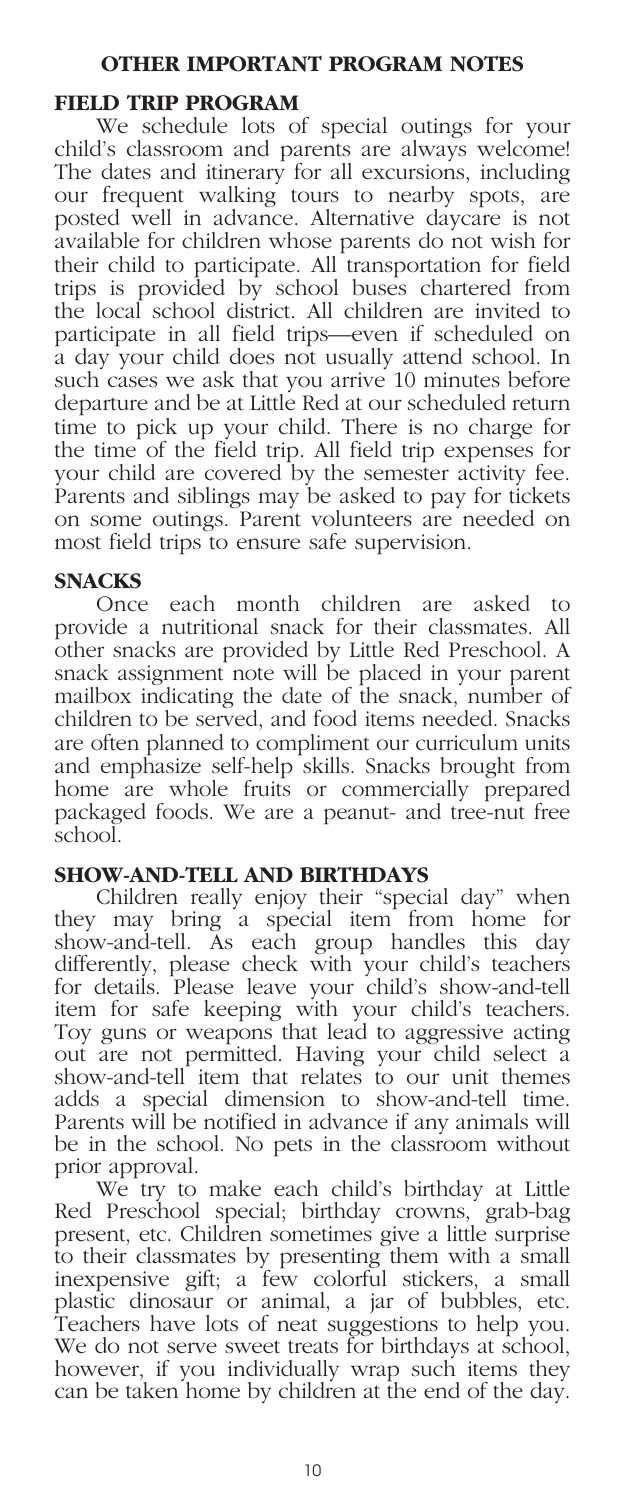Due to allergies and licensing regulations, we ask that you refrain from bringing family pets for show and tell and at drop off and pick-up times.

#### **LUNCH PROGRAM**

We provide milk with each meal and children bring their lunch from home in insulated lunch bags. State licensing regulations require that a child's lunch from home contain a protein item and a fruit or vegetable. Please limit dessert items to one item only. Children's lunches should not require refrigeration or heating. We are a peanut- and treenut free school.

#### **A TYPICAL DAY AT LITTLE RED PRESCHOOL**

Each half-day and full-day preschool classroom has its own unique routines, but all programs incorporate the following learning elements: supervised free play, centers of teacher-directed activities/units, story time, snack, language arts, singing, math, art, science, and large motor activities. Afternoon programs also incorporate these elements, but with more time available for children to choose their own activities. Full-day programs include an afternoon rest period.

Please note that the exact time and sequence of activities may vary somewhat from classroom to classroom. We hope that you will check your parent board daily for details about your childs day.